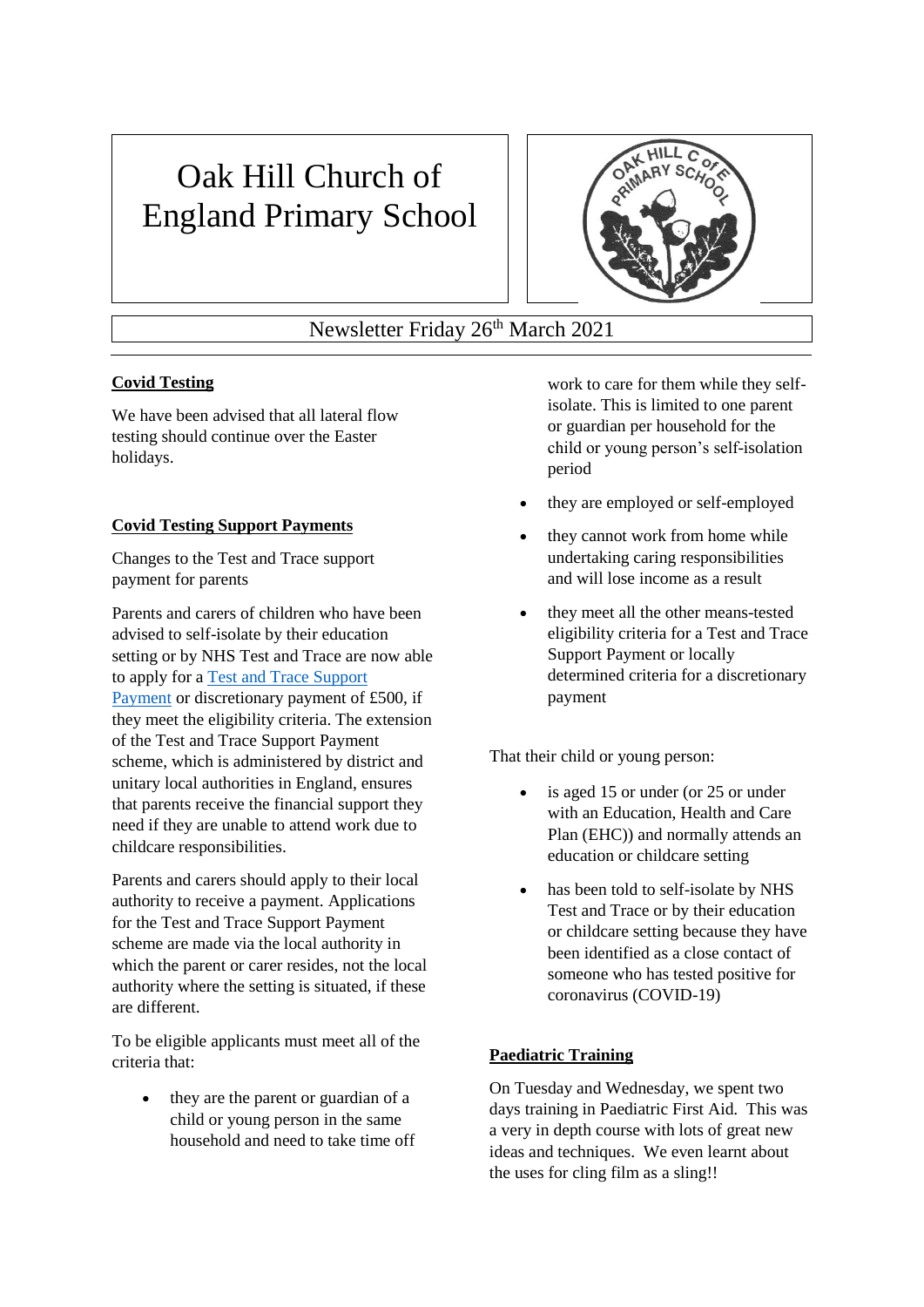

# **Parents Evenings**

Our current plans are to have virtual Parents Evenings on Tuesday 27<sup>th</sup> April and Wednesday 28<sup>th</sup> April. Further details will follow.

#### **School Lunches**

After Easter the cost of school lunches will be rising to £2.34 each. Hot lunches will be available after Easter and a new menu will be sent home to each family this week.

#### **Palm Sunday Service**

We all joined together, with Rev Hook for a Palm Sunday service this week. All the children were given a Palm Sunday cross,



#### **Job Vacancy**

# **OAK HILL C. OF E. PRIMARY SCHOOL**

#### **(Alderton base)**

#### **Lunchtime Supervisor**

#### **Grade 2 Point 2 - Point 3 (£17,711 to £18,065 pro rata)**

#### **1 hr 15 mins per day**

We are looking for a lunchtime supervisor to join our existing team at Alderton on Thursdays and Fridays.

Please telephone the school office 01242 620448 for further information. Closing Date 23rd April.

Please pass this on to anyone that you think may be interested. Your support is really appreciated.

#### **Church Service in Alderton**

It is planned to celebrate Easter Day in all four churches – adhering to Covid regulations. Further details to follow.

| 9.00am  | <b>Great Washbourne</b> |
|---------|-------------------------|
| 9.00am  | Wormington              |
| 9.30am  | Alderton                |
| 11.15am | Dumbleton               |

# **Maple Class**

We have had such an exciting week in Reception, as more of the outdoor classroom equipment arrived, so we have been on lots of mini-beast hunts and making wonderful creations in our mud kitchen. We have been making sure to water the seeds which we planted, and have continued to learn more about how plants grow. We have been practicing using our sounds to write our version of 'The Enormous Turnip', using some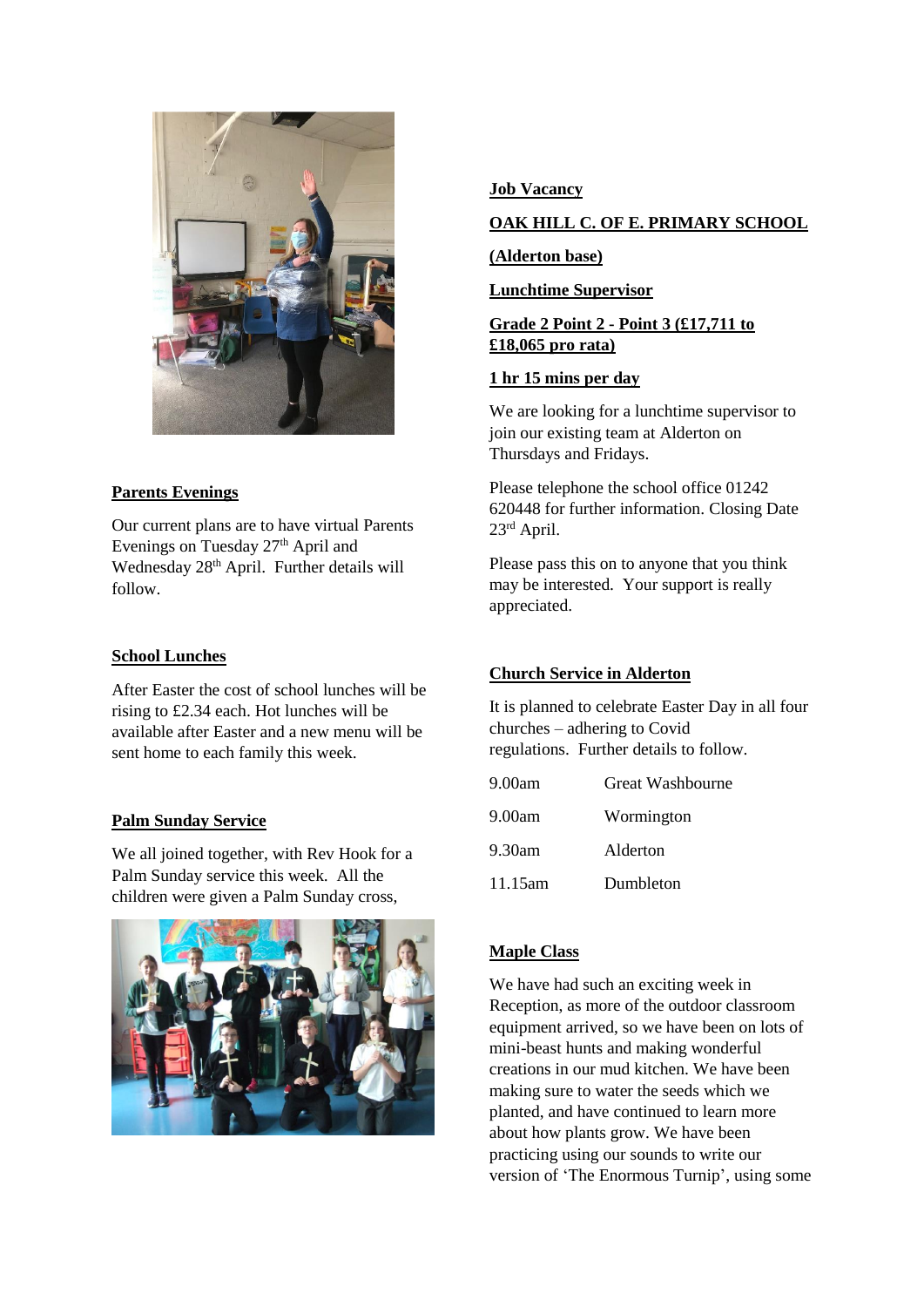fantastic verbs in our English lessons. In Maths, we have been practicing our addition skills and using these skills to help us in games such as snakes and ladders. We also caught a glimpse of the robin in the nest, protecting her eggs!



#### **Willow Class**

In Willow class, we have been thinking about the run up to Easter and have loved learning about the special Easter stories. This week we have learnt all about Easter Sunday and how Jesus's disciples must have felt. In

Maths, we have continued our unit on fractions with Year 1 exploring quarters and Year 2 being introduced to thirds. In English, we have begun a new unit on instructions and we have been learning about imperative verbs and using these to write some command sentences. We have also been looking closely at the layout of instructions ready to write our own sets of instructions next week. In our Topic lessons this week, we have taken a trip to St Ives to explore a seaside town and then on to Orkney Islands to look at similarities and differences between where we live and living on a small island.

| EPRADULL MORALDIER<br>$1$ $10y$ or.                       |  |
|-----------------------------------------------------------|--|
| 1 Jeope a grave.<br>3 ver back UP.                        |  |
| 4.5a5iv.<br>5 RILA SOUSWER.                               |  |
| PLEes                                                     |  |
| $Ll +$<br>davn.<br>2. Stop<br>$\pm h \ell_{N} \pm \ell$ . |  |
| $3.0-80$<br>in joil.<br> U <br>I'M the COUP.              |  |
| $5.$ kach<br>$hm$ no.<br>Catch                            |  |
|                                                           |  |
|                                                           |  |
|                                                           |  |

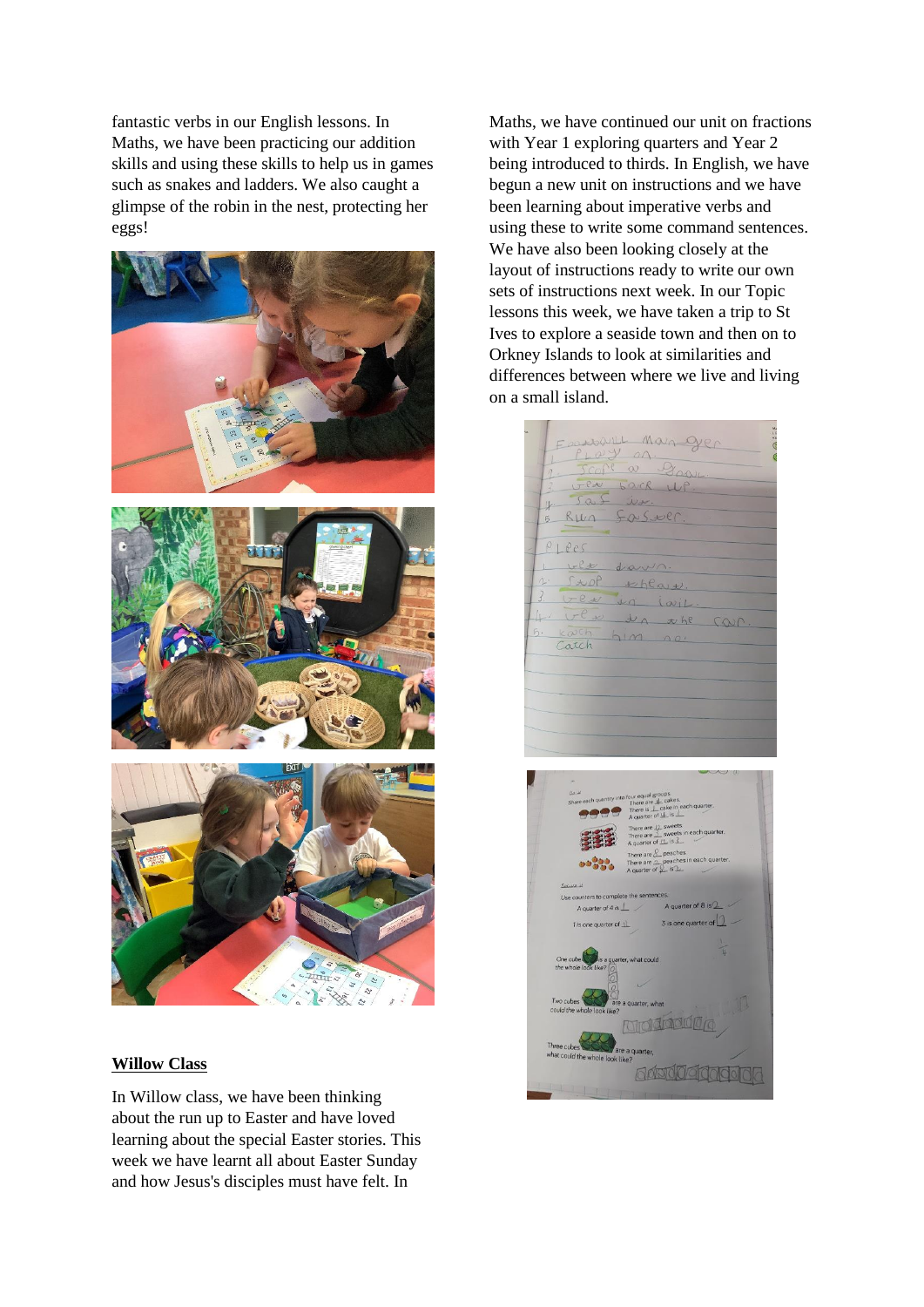

# **Hawthorn Class**

In English, the children have been performing poetry by John Lyons. They have also spent some time analyzing the poems and explaining the meaning and tone of John Lyons' poetry.

In Maths, we have revisited statistics, collecting data and presenting it in pictograms and then answering questions about bar charts and tables.

In Science, the children planned an investigation on evaporation. They will be carrying it out on Monday. They are investigating the effect of temperature on how long a tea towel will take to dry.

In Art, the children learned about Frida Kahlo and created 'Day of the Dead' inspired art work. In P.E, the children were developing their hockey skills and rugby skills over the two lessons.

In R.E., the children have learned the meaning of Good Friday and why Christians refer to it as Good Friday.





#### **Juniper Class**

This week in Year 5/6 we have been continuing our poetry unit. The children have really enjoyed writing their own poems in the style of Michael Rosen and have written some great free verse poetry.

In Maths, the children have completed their unit on measurements and we will be moving onto position and direction next week. On Friday the children played a game of battleships in partners to recap how we can read and understand different co-ordinates.

In Science this week, we have learnt about branching keys and how they can be used to identify a range of plants and animals in the rainforest. In ICT, the children continued their work on creating vector drawings using